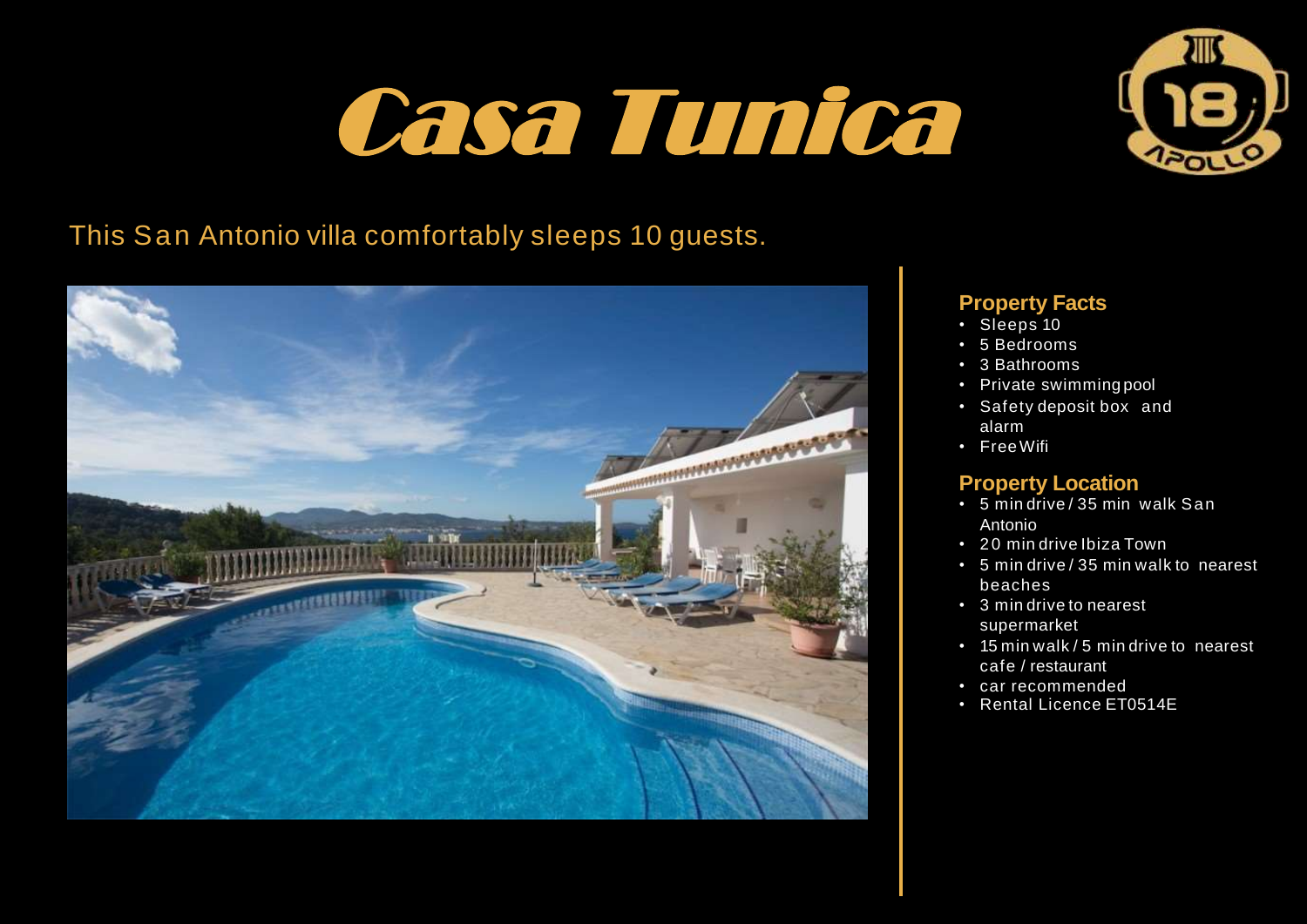



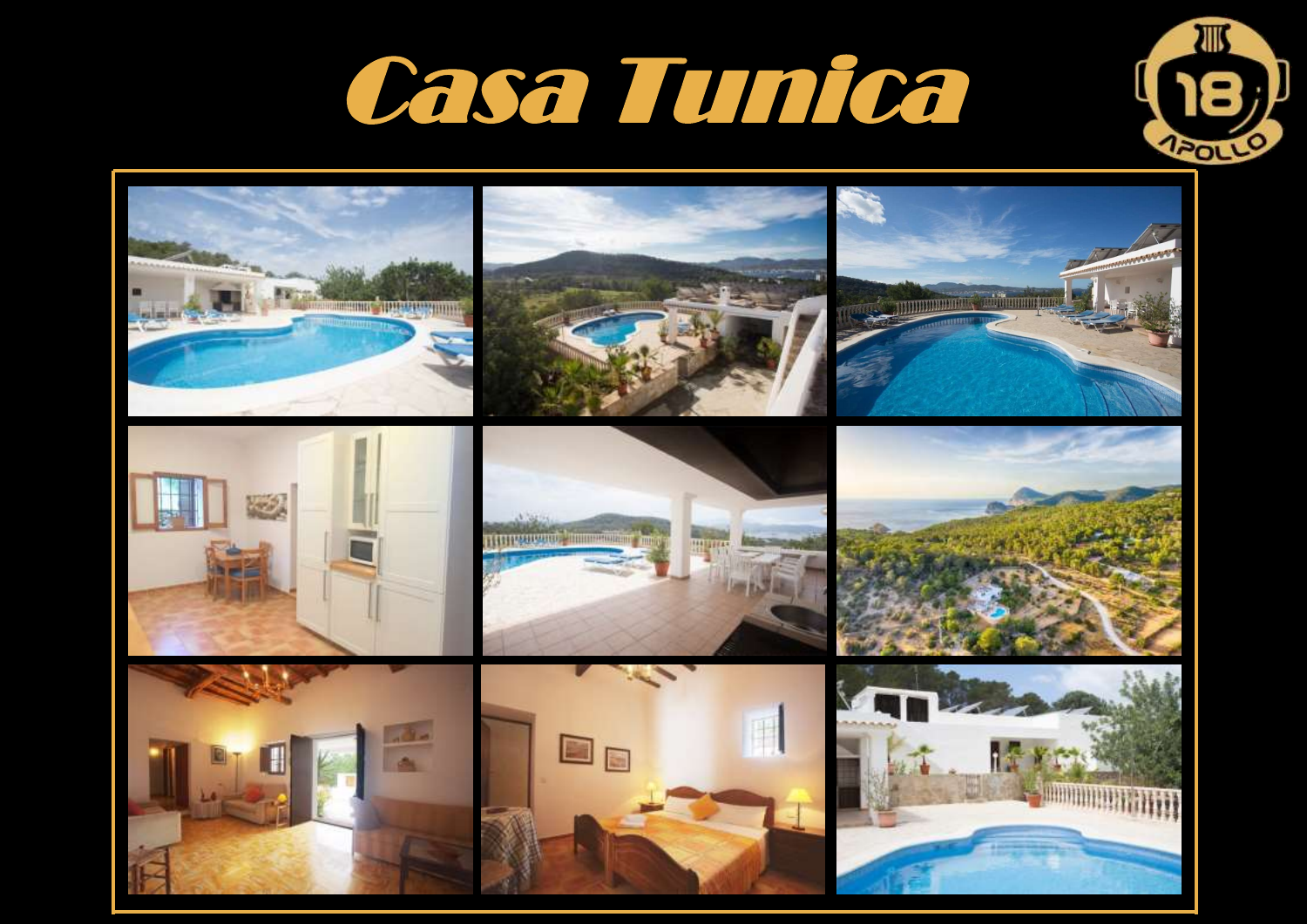# Casa Tunica



# This San Antonio villa comfortably sleeps 10 guests.

### **About VillaTunicu**

If you're looking for a charming Ibiza villa with sea views, beautiful Villa Tunicu could perfectly fit the bill. It is one of our most popular and authentic villas, with absolutely breath-taking views across from Punta Galera down to San Antonio and the surrounding beaches and coves.

#### **Authentic Ibiza style**

This property is a typical Ibizan farmhouse (known locally as a 'finca') set in pretty, walled grounds. Last year the owners gave it a fantastic update with a beautiful new, modern kitchen and bathroom. The location is perfect; a tranquil, hillside property but only a couple of minutes drive outside San Antonio. If you were feeling energetic, you could reach the town on foot within about half an hour.

#### **Pool & outdoor dining**

Villa Tunicu is a lovely, well-proportioned finca with great areas for socialising around the pool either from the comfort of a sun lounger overlooking the fabulous views or in the shaded dining area that has a little outdoor kitchen with a brick built barbeque.

#### **Pool with sea view**

Villa Can Tunicu has a gated private drive, with plenty of parking for several cars. Immediately as you arrive at the villa, you'll be delighted by the wonderful sea views from the pool and terrace along with the views of the surrounding countryside. In fact, this villa is very popular with TV crews, exactly because of those amazing vistas. Check out DJ Uner streaming live from Villa Tunicu with DJMag giving us a taste of what his 2017 Ushuaïa dates have in store!

# **The interior**

You enter the villa into a finca-style lounge with comfortable seating. Leading off to the left is a bedroom with its own adjoining bathroom, plus two further bedrooms with an adjoining independent bathroom. Also off the lounge, at the other end of the villa, is the new kitchen fitted with all the modern appliances you'd expect. Off from the kitchen is a further dining area with table and chairs and the original finca bread oven. The other two bedrooms are located at this end of the villa. sharing a modern shower room. All bedrooms can be made up as doubles or twins

## **Popular**

Villa Can Tunicu is always in demand and enjoys many repeat clients year after year. It is perfect for those who wish to experience a typical Ibizan finca, located in amazing surroundings with incredible views, yet close enough to all that San Antonio has to offer.

### **Property Facts**

- Sleeps 10
- 5 Bedrooms
- 3 Bathrooms
- Private swimming pool
- Safety deposit box and alarm
- Free Wifi

#### **Property Location**

- 5 min drive / 35 min walk Sa n Antonio
- 20 min drive Ibiza Town
- 5 min drive / 35 min walk to nearest beaches
- 3 min drive to nearest supermarket
- 15 min walk / 5 min drive to nearest cafe / restaurant
- car recommended
- Rental Licence ET0514E